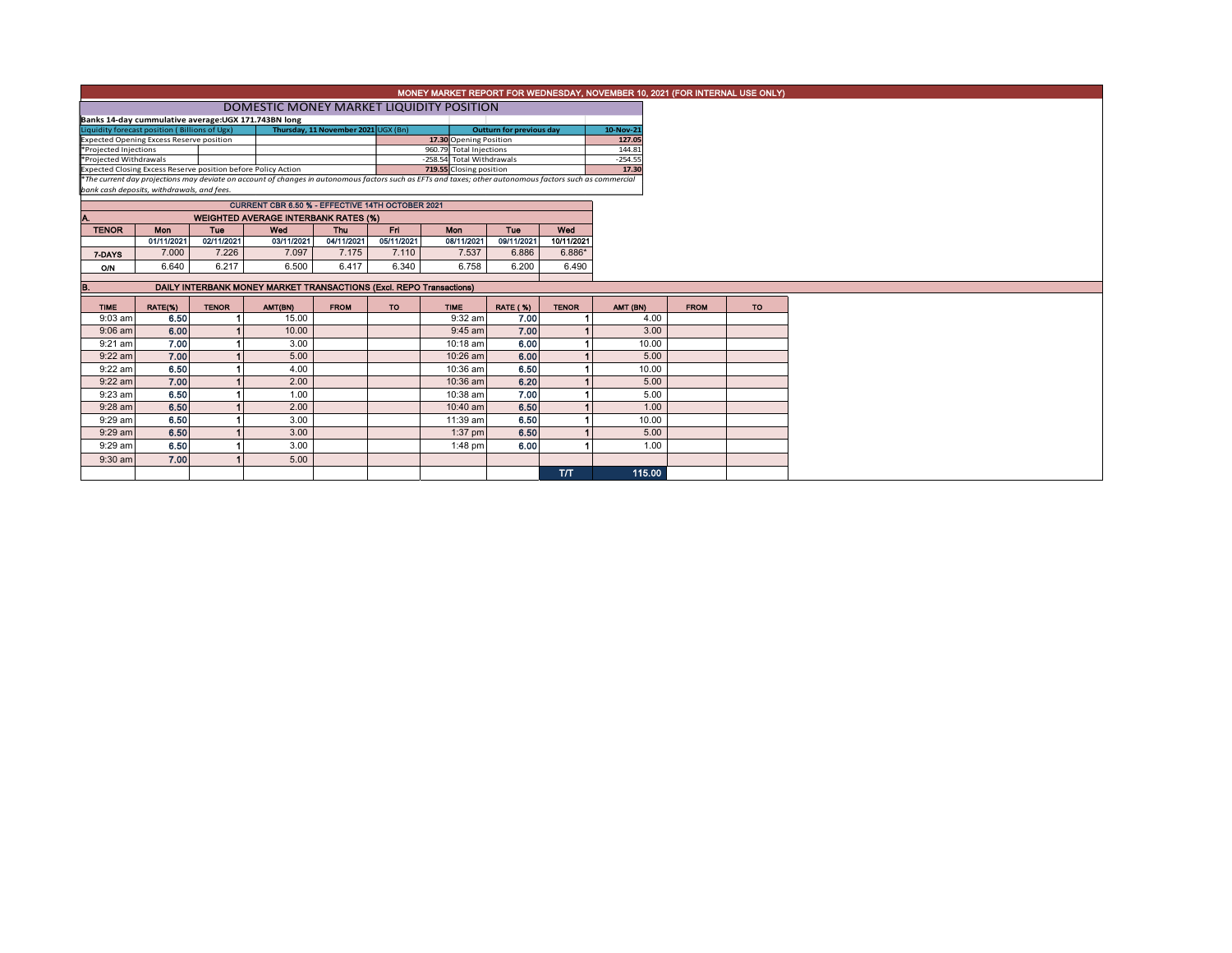| . . | <b>CBR AND THE 7- DAY WAR INTERBANK RATES</b> |
|-----|-----------------------------------------------|
|     |                                               |



| <b>DATE</b>         | <b>THUR</b> | <b>THUR</b>                  | <b>THUR</b>    | <b>THUR</b>              | <b>THUR</b> | <b>TOTAL</b> |
|---------------------|-------------|------------------------------|----------------|--------------------------|-------------|--------------|
|                     | 11-Nov-21   | 18-Nov-21                    | 25-Nov-21      | 02-Dec-21                | 09-Dec-21   |              |
| <b>REPO</b>         | 882.71      | $\qquad \qquad \blacksquare$ | $\blacksquare$ | $\overline{\phantom{a}}$ |             | 882.71       |
| <b>REV REPO</b>     | ۰           | ۰                            |                | ۰                        | ۰           | $\sim$       |
| <b>BOU BILL/DEI</b> | ۰           | 431.25                       | $\blacksquare$ | 180.00                   |             | 611.25       |
| <b>TOTALS</b>       | 882.71      | 431.25                       | ٠              | 180.00                   | $\epsilon$  | 1,493.97     |

Total O/S Deposit Auction & BOU Bill balances held by BOU up to 27 JANUARY 2022: UGX 722 BN Total O/S Repo, Reverse Repo, BOU Bill balances held by BOU: UGX 1,605 BN

|                 | (EI) STOCK OF TREASURY SECURITIES         |             |                                                                                       |                 | E            | <b>MONETARY POLICY MARKET OPERATIONS</b> |               |            |                                                          |              |
|-----------------|-------------------------------------------|-------------|---------------------------------------------------------------------------------------|-----------------|--------------|------------------------------------------|---------------|------------|----------------------------------------------------------|--------------|
|                 | LAST TBIILS ISSUE DATE: 28-OCTOBER-2021   |             |                                                                                       |                 |              |                                          |               |            | (VERTICAL REPOS, REV-REPOS, DEPOSIT AUCTIONS & BOU BILL) |              |
|                 | On-the-run O/S T-BILL STOCKs (Bns-UGX)    |             | 5,933,70                                                                              | 11/11/2021      | OMO          | <b>ISSUE DATE</b>                        | <b>AMOUNT</b> | <b>WAR</b> | <b>RANGE</b>                                             | <b>TENOR</b> |
|                 | On-the-run O/S T-BONDSTOCKs(Bns-UGX)      |             | 21,558.63                                                                             | 11/11/2021 REPO |              | $08$ -Oct $-$                            | 180.00        | 6.500      |                                                          |              |
|                 | <b>TOTAL TBILL &amp; TBOND STOCK- UGX</b> |             | 27,492.33                                                                             |                 | <b>REPO</b>  | $11$ -Oct $-$                            | 80.00         | 6.500      |                                                          |              |
| O/S=Outstanding |                                           |             |                                                                                       |                 | <b>REPO</b>  | $12$ -Oct $-$                            | 168.00        | 6.500      |                                                          |              |
| <b>MATURITY</b> | TOTAL STOCK YTM (%)                       |             | <b>CHANGE IN</b>                                                                      |                 | <b>REPO</b>  | $13-Oct$ -                               | 138.00        | 6.500      |                                                          |              |
|                 | (BN UGX)                                  | AT CUT OFF* | YTM (+/-)                                                                             |                 | <b>REPO</b>  | $14$ -Oct $-$                            | 228.00        | 6.500      |                                                          |              |
| 91              | 105.10                                    | 6.555       | 0.016                                                                                 |                 | <b>REPO</b>  | 25-Oct -                                 | 230.00        | 6.500      |                                                          |              |
| 182             | 418.05                                    | 8.500       | 0.081                                                                                 |                 | <b>REPO</b>  | $26$ -Oct $-$                            | 88.50         | 6.500      |                                                          |              |
| 364             | 5,410.55                                  | 10.500      | 0.350                                                                                 |                 | <b>REPO</b>  | $27$ -Oct $\cdot$                        | 227.00        | 6.500      |                                                          |              |
| 2YR             | 200.00                                    | 10.000      | $-1.500$                                                                              |                 | <b>REPO</b>  | 28-Oct -                                 | 251.00        | 6.500      |                                                          |              |
| 3YR             |                                           | 13.100      | 1.710                                                                                 |                 | <b>REPO</b>  | 02-Nov -                                 | 128.00        | 6.500      |                                                          |              |
| 5YR             | 1.219.91                                  | 13.000      | $-0.410$                                                                              |                 | <b>REPO</b>  | $04$ -Nov $ -$                           | 408.50        | 6.500      |                                                          |              |
| <b>10YR</b>     | 10.109.18                                 | 13.500      | $-0.239$                                                                              |                 | <b>BBILL</b> | 04-Nov -                                 | 135.27        | 7.012      |                                                          | 28           |
| <b>15YR</b>     | 8,469.61                                  | 15.500      | 1.410                                                                                 |                 | <b>BBILL</b> | $04$ -Nov $-$                            | 9.89          | 7.003      |                                                          | 56           |
| <b>20YR</b>     | 1,559.93                                  | 15.500      | $-0.450$                                                                              |                 | <b>BBILL</b> | 04-Nov -                                 | 59.97         | 7.452      |                                                          | 84           |
|                 |                                           |             | Cut OFF is the lowest price/ highest yield that satisfies the auction awarded amount. |                 | <b>REPO</b>  | $05$ -Nov $-$                            | 68.00         | 6.500      |                                                          |              |
|                 |                                           |             |                                                                                       |                 | <b>REPO</b>  | 08-Nov -                                 | 169.00        | 6.500      |                                                          |              |
|                 |                                           |             |                                                                                       |                 | <b>REPO</b>  | $10$ -Nov $\vert$ -                      | 236.50        | 6.500      |                                                          |              |

WAR-Weighted Average Rate